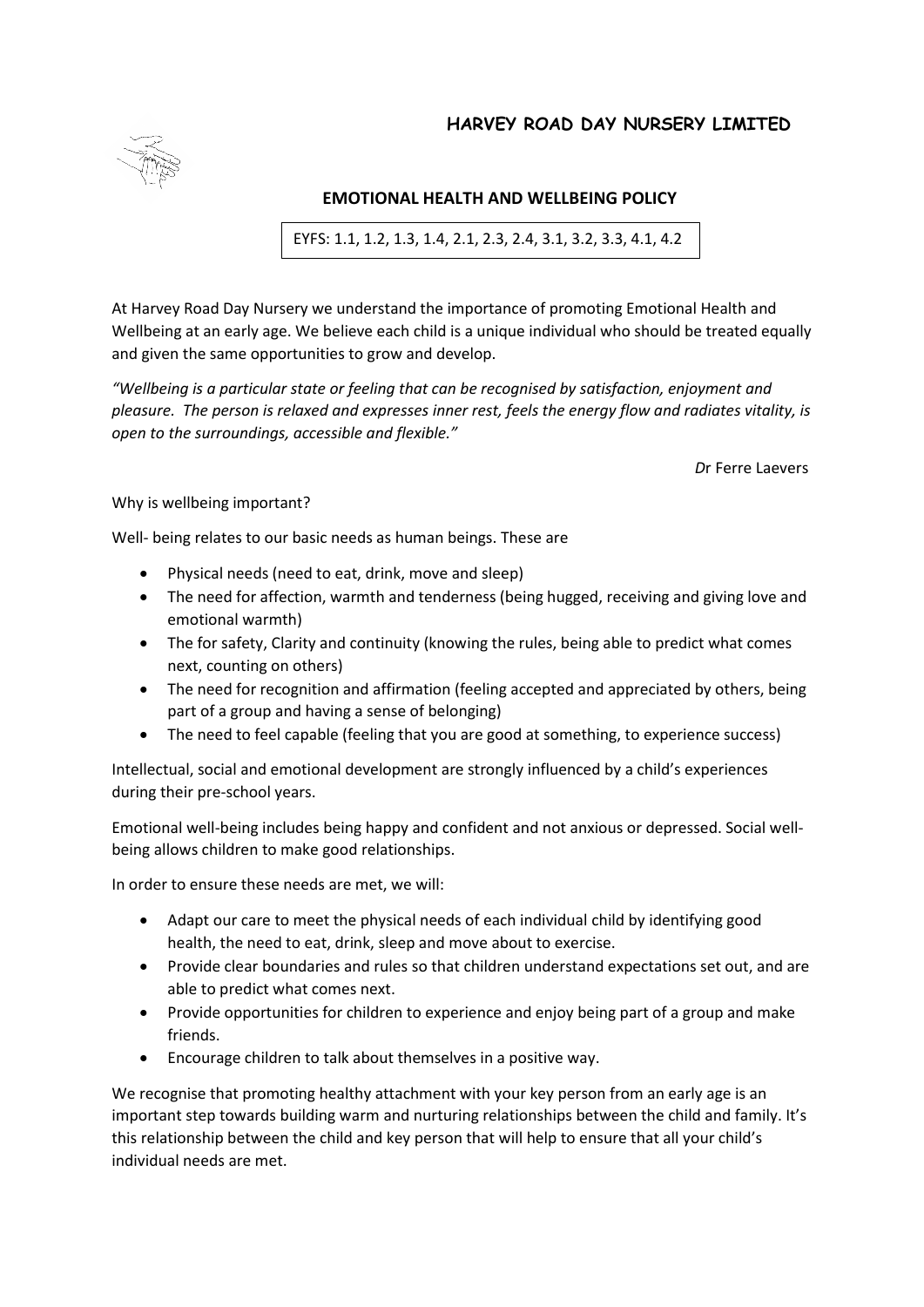As part of our on ongoing observation, assessment and planning, your key person will be monitoring their wellbeing and involvement and planning activities to support the child in this area. This will be shared with you via your Tapestry on-line journal. You can review this at any time and add to it if you wish. We work in collaboration with parents to meet the child's individual needs and interests.

At Harvey Road Day Nursery we strive towards all children having the same physical wellbeing opportunities to move around and exercise. Being physically active every day is important for healthy growth and development. We understand the importance of our children being able to receive the correct amount of outside time where they can. The children will:

- Benefit from having access to the fresh air and natural sunlight.
- Naturally be curious about the garden environment to explore, look and discover.
- Enjoy being imaginative in the wild and connecting with nature.
- Have opportunities to plant, grow and eat fruit and vegetables planted.
- To physically exert themselves in the space.

Benefits to children and their families of good emotional health include:

- Children are more engaged with learning
- Parents who are more engaged with the Nursery and more in tune with their child's learning and development.
- High moral within the setting
- Good relationships developed between staff, parents and children

Staff are trained to understand children's emotional needs. They have the expertise and skill to nurture relationships, so can identify factors that may pose a risk to a child's emotional wellbeing. We do this as part of our ongoing safeguarding. Signs that a child's emotional health and wellbeing may be at risk: this includes

- Being withdrawn.
- Anxiety.
- Depression.
- Low self-esteem.
- Low motivation.
- Being unresponsive to you.
- Showing signs of behavioural problems.
- Developmental regression.
- Loss of interest in social activities or other interests.
- Low immunity.

Not recognising these signs can have a detrimental effect on a child's health and wellbeing. They can become emotionally withdrawn, which in turn will affect their ability to learn and develop effectively, and reach their full potential. We understand that children can present differently at nursery and home and develop at different rates.

Other Policies of interest to support:

Food and Nutrition

Safeguarding Children and Child Protection